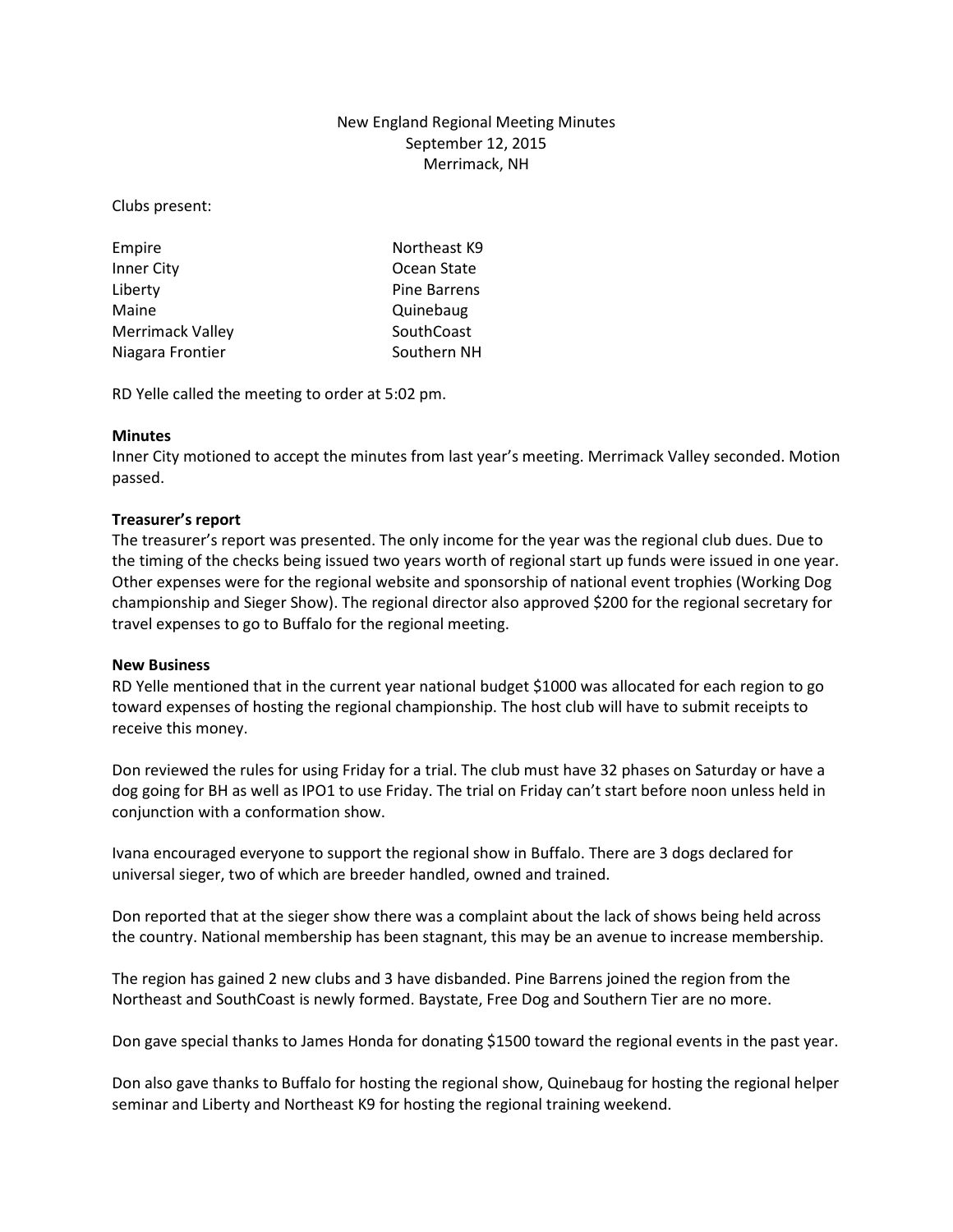There is discussion at the national level of USCA that regional bylaws can't be called regional bylaws. There can still be enforceable regional rules, they just can't be called bylaws. Inner City motioned to change our regional bylaws to regional rules, Northeast K9 seconded. Motion passed.

Don asked for a few volunteers to go through the previous years' minutes and update the regional rules for anything that has been changed at the meetings through the years. Maggie Every from SouthCoast, Vadim Plotsker from Southern NH and Rob Kallin from Merrimack Valley all volunteered for the task.

#### **Elections**

Liberty nominated Don Yelle for regional director. No other nominations. Don remains regional director.

Liberty nominated Alex Jacopino for assistant regional director. Southern NH nominated Vadim Plotsker. Vadim was elected by an 8-4 vote.

SouthCoast nominated Maggie Every for regional secretary. Merrimack Valley nominated Kristen Boentgen. Maggie is the new regional secretary by a 7-5 vote.

Quinebaug nominated Frank Philips for regional training director. No other nominations. Frank remains regional training director.

Ivana Karlsen was nominated for breed warden by Northeast K9. No other nominations. Ivana remains regional breed warden.

2016 regional IPO championship – Merrimack Valley was chosen to host.

2017 regional IPO championship – Inner City was chosen to host.

2018 regional IPO championship – Northeast K9 was chosen to host.

2016 regional show – Empire previously chosen to host.

2017 regional show – Merrimack Valley was chosen to host.

Don mentioned the national organization is pressing to have the national Sieger Show held in New England. He is looking into having his club host in 2017. He is currently looking into having it at the Crown Plaza hotel in Warwick, RI.

2016 regional helper seminar – Liberty was selected to host.

2016 regional training weekend – Inner City selected to host.

2017 regional training weekend – Merrimack Valley and Southern NH will co-host.

The regional bank account is still growing. Don recommended increasing the amount given to clubs for hosting regional events for this year and next year. He suggested increasing from \$250 to \$500 the amount given to the clubs hosting the regional IPO championship and region show, and giving \$250 to the clubs hosting the regional helper seminar and regional training weekend. Quinebaug made a motion to pass, Inner City seconded. Motion passed 11-1.